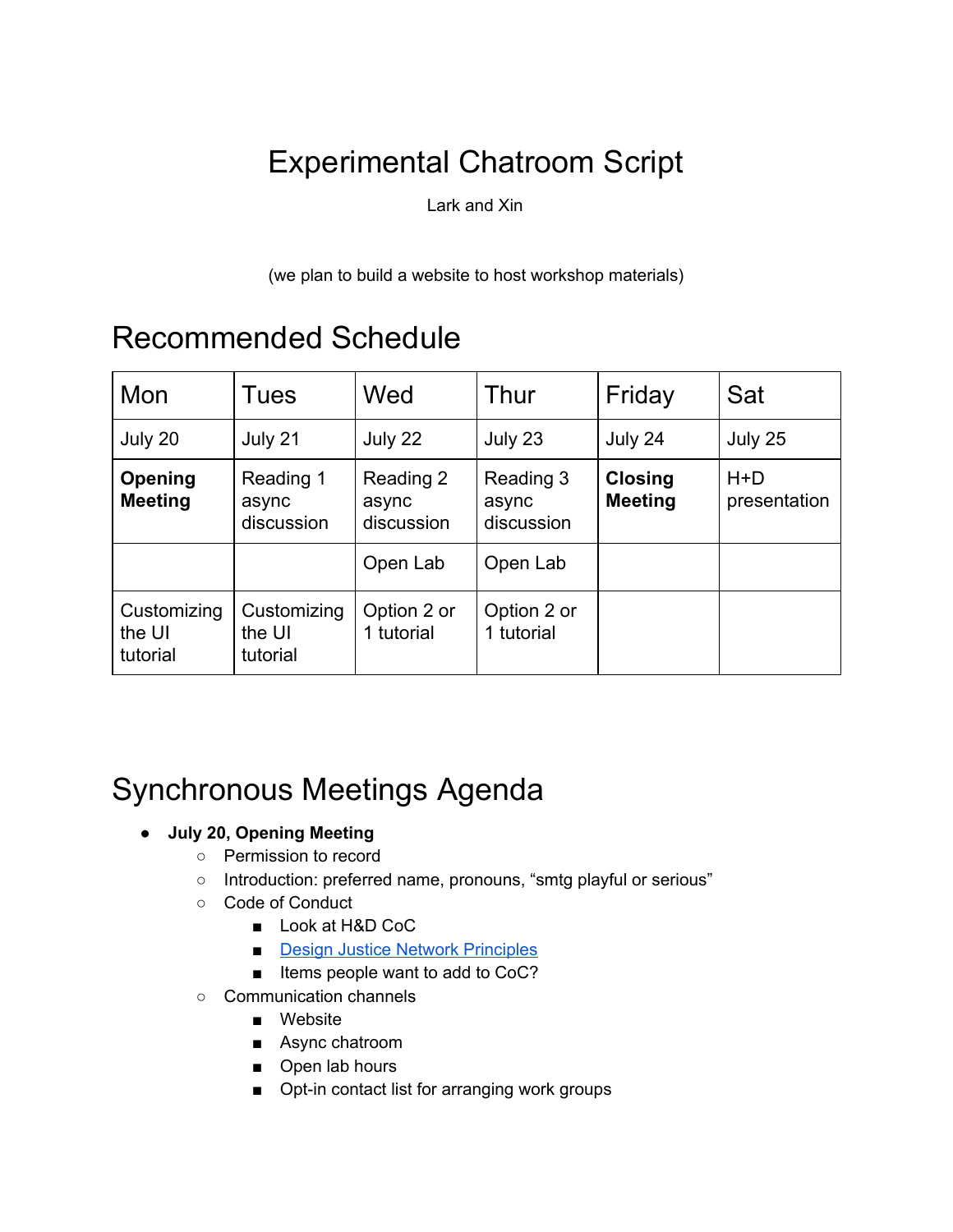- A very brief history of experimental chatrooms & databases
- Experimental chatroom demos > distinguish between tutorial tracks: p2p and/or archival chatrooms
- Overview of workshop readings and tutorials
- What are you excited to learn in this workshop? Do you have any skills/experience/perspectives you'd like to offer?
	- Discuss via chat in workshop chatroom  $=$ )
- Closer
- **● July 24th, Closing Meeting**
	- Permission to record
	- Share projects **•••**
	- Add projects to a document, exchange contact info
	- Closer

## Readings

- Reading 1: Consentful Tech
	- To read: **Building [Consentful](https://www.andalsotoo.net/wp-content/uploads/2018/10/Building-Consentful-Tech-Zine-SPREADS.pdf) Tech**, And Also Too + a reading on UI/UX (TBA)
	- Asynchronous chat discussion:
		- How do these principles relate to your own observations of online platforms and what are some other forms of consent violations that haven't been mentioned in the zine?
			- $\bullet$  le. virtual : hugs: and
		- Ideas for consentful language / interface / infrastructure for chat platforms
	- Supplemental readings:
		- *Rape in [Cyberspace](http://www.juliandibbell.com/articles/a-rape-in-cyberspace/)*, 1993 Julian Dibbel
			- Historical example of people navigating community accountability
		- *Afterword: Blaming, Shaming, and [Feminization](https://lnakamur.files.wordpress.com/2011/01/nakamura-afterword-feminist-surveillance-studies.pdf) of Social Media,Lisa* Nakamura
- Reading 2: Peer-to-Peer web
	- To watch: Tara [Vancil](https://peer-to-peer-web.com/los-angeles/2017-12-10) video about Peer-to-Peer web (or maybe this [one:](https://www.youtube.com/watch?v=2Q9TlvqE9_Y) Reclaiming the Web with peer-to-peer protocols)
	- To read: a nerdy blog post on WebRTC (TBA)
	- Asynchronous chat discussion (on a p2p chatroom):
		- What types of conversations should remain temporal?
		- Ideas for if you might use p2p for your chatroom, and how?
	- Supplemental reading:
		- [Decentralize](https://phenomenalworld.org/analysis/decentralize-what) What, Francis Tseng
- Reading 3: Archival and Building of Collective Memory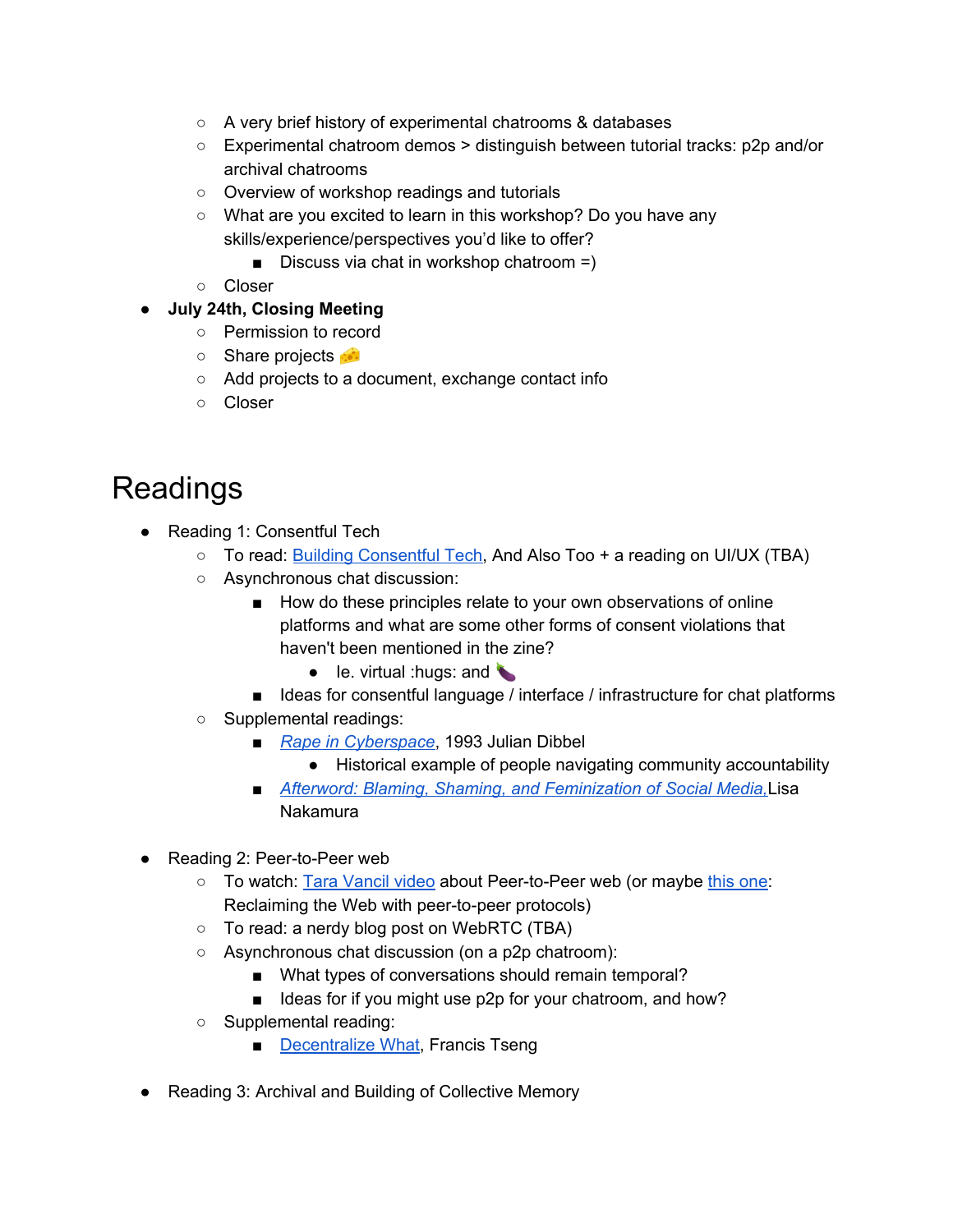- To read:
	- Reading on Multilinear storytelling: critical awareness of whose history we are archiving (TBA)
	- Zine: [Making](https://archive.qzap.org/index.php/Detail/Object/Show/object_id/181) History from QZAP
- Asynchronous chat discussion:
	- How are zines comparable to chat rooms?
	- How can chats function as oral archives?
	- How does your chatroom operate as an archive?
- Supplemental reading:
	- Run your own [social,](https://runyourown.social/#who-this-guide-is-for) Darius Kazemi

## References

Experimental social medias (WIP)

- Scuttlebutt <https://scuttlebutt.nz/>
- NYC Mesh Networks <https://www.nycmesh.net/>
- Mastodon <https://joinmastodon.org/>
- Diaspora <https://diasporafoundation.org/>
- Fritter <https://github.com/beakerbrowser/fritter/blob/master/README.md>
- guifi <https://guifi.net/>

Glossary of terms (WIP)

- Surveillance capitalism (link to Shoshana Zuboff on [surveillance](https://www.youtube.com/watch?v=hIXhnWUmMvw) capitalism, VPRO Documentary)
- Residual data
- Predictive data
- Training models
- Peer to peer (p2p)

## Tutorial outline

General resources

- javascript resources
	- o [javascript.info](https://javascript.info/) website
- [Getting](https://www.youtube.com/playlist?list=PLRqwX-V7Uu6Zy51Q-x9tMWIv9cueOFTFA) started with p5.js
- HTML/CSS
	- W3 [schools](https://www.w3schools.com/html/)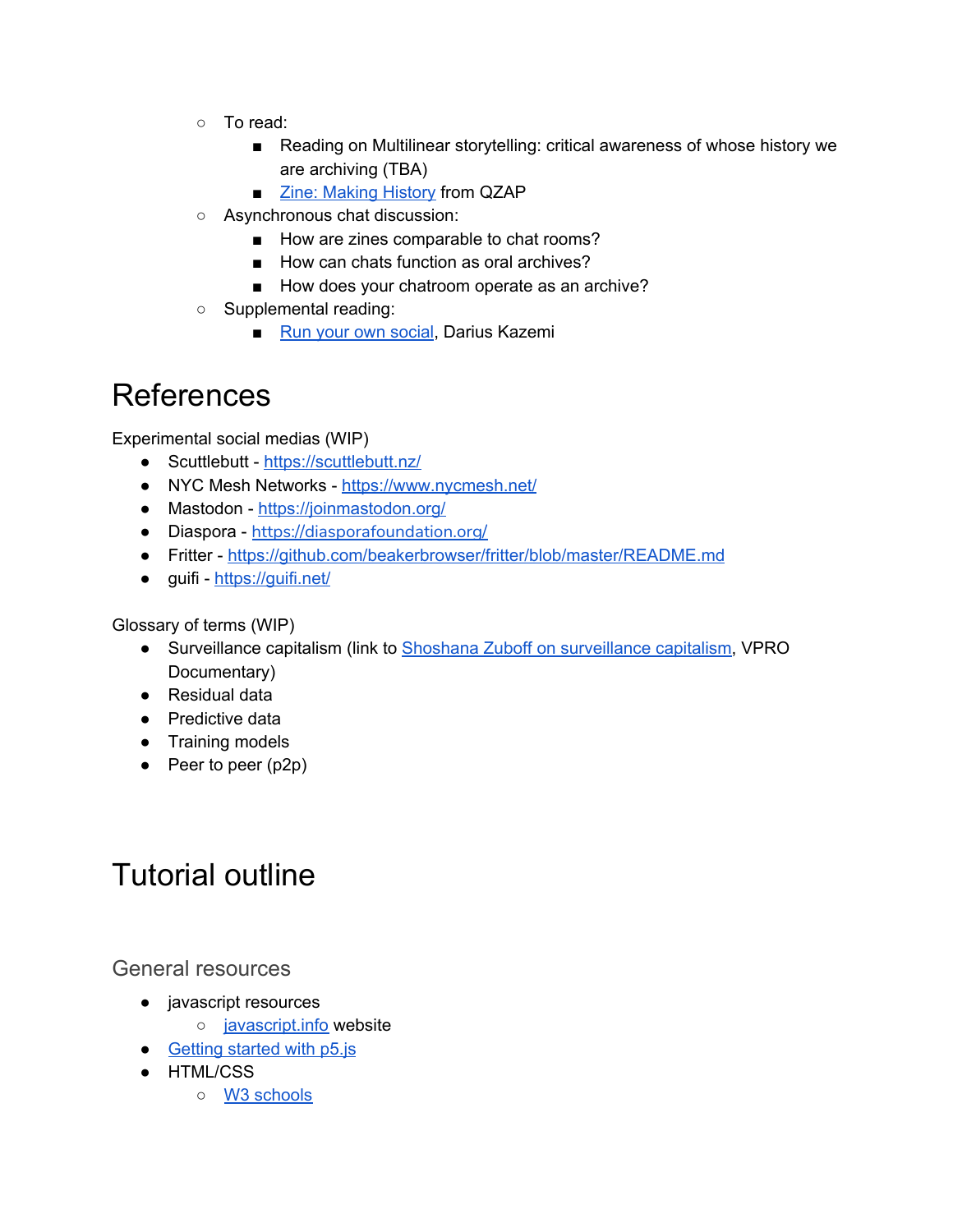- MDN CSS [Tutorials](https://developer.mozilla.org/en-US/docs/Learn/CSS)
- HTML + CSS: Design and Build [Websites](https://wtf.tw/ref/duckett.pdf) book
- CSS tricks [tutorials](https://css-tricks.com/how-css-selectors-work/)
- DOM navigation with vanillajs
- Responsive v mobile-first design.
	- [Flexbox](https://flexboxfroggy.com/) Froggie, great game to learn flexbox
		- Twitter [Bootstrap](https://getbootstrap.com/) Lark's YouTube tutorials on Bootstrap

### CUSTOMIZING SIMPLE CHATROOM UI

**Example: denotes beginner-friendly track (mostly HTML/CSS, light on JavaScript)** 

 $\bullet$  covered by xin

: covered by lark

- 1. Overview of Bare Bones Template
	- 1.1 Remixing the Glitch Starter
		- Intro to Glitch interface
	- 1.2 Tour of HTML/CSS
		- Brief, beginners don't worry! Section 2 customizing the UI will break all this down in detail
	- 1.3 Moving into javascript: Intro to p5 environment
		- For people familiar with javascript: beginning-intermediate
		- Show p5 reference > mention p5 editor
		- setup and draw functions, you can write custom functions but they need to be called within setup or draw
	- 1.4 Variables and selecting HTML Elements
		- Declare variables
		- Define DOM
		- Selecting HTML elements (document.querySelector + HTML ids)
	- 1.5 Event listeners
		- addEventListener
	- 1.6 Callback function
		- a type of custom function
		- Also looks like function() $\{ \}$  or Arrow (modern)
	- 1.7 Dot operator (in looking at messageInput.value property v. method of object) >> give them link to tutorial reference
	- Template literal / string (backticks)
	- Auto scroll
- 2. Changing the UI  $\frac{3}{2}$ 
	- HTML for beginners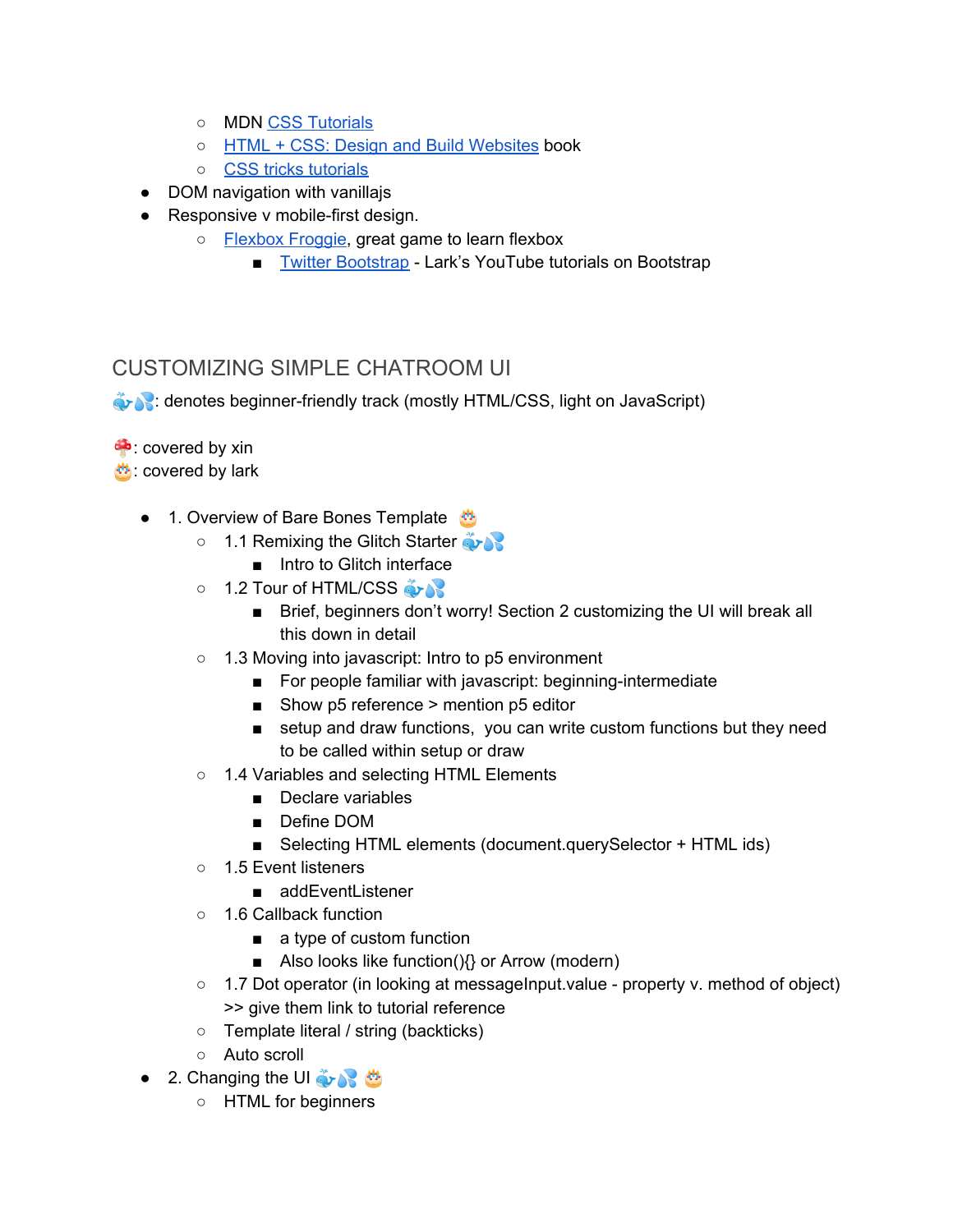- Duckett Book, W3 schools
- CSS styling
	- What is a tag / selector
	- Custom classes
		- Change things in classes we built
	- Some cool pointers:
		- Custom fonts
		- Custom borders
		- Box shadows
		- Background images
		- CSS animations
	- Point them to general resource on CSS
- Position of elements
	- Splitting up message div into sent and received message divs
	- Adding other divs
	- Repositioning using absolute position
- 3.1 Baby's First p5.js Drawing App Experimental Chatroom Tutorial Series
	- Drawing
		- p5 references
		- createCanvas()
		- background()
		- 2D primitives
		- fill(), [HTML](https://www.w3schools.com/colors/colors_picker.asp) color picker
		- stroke(), noStroke()
		- mouseX, mouseY
- 3.2 Nesting p5 Canvas Inside a Div p5.js Drawing App Experimental Chatroom Tutorial Series
- 3.3 Creating Multiple Drawing Layers using createGraphics() p5.js Drawing App Experimental Chatroom Tutorial Series
	- createGraphics()
- 3.4 Storing Drawing Coordinates p5.js Drawing App Experimental Chatroom Tutorial **Series** 
	- 2D array (light learning)
	- To be continued!
	- ■
- 4.1 Trigger function in p5 when send button pressed
	- Background changes color
	- Images > appear when send button pressed
	- Sounds play when button pressed
	- Have multiple send buttons for different images / sounds
	- Provide resources to learn additional visualization tips such as animation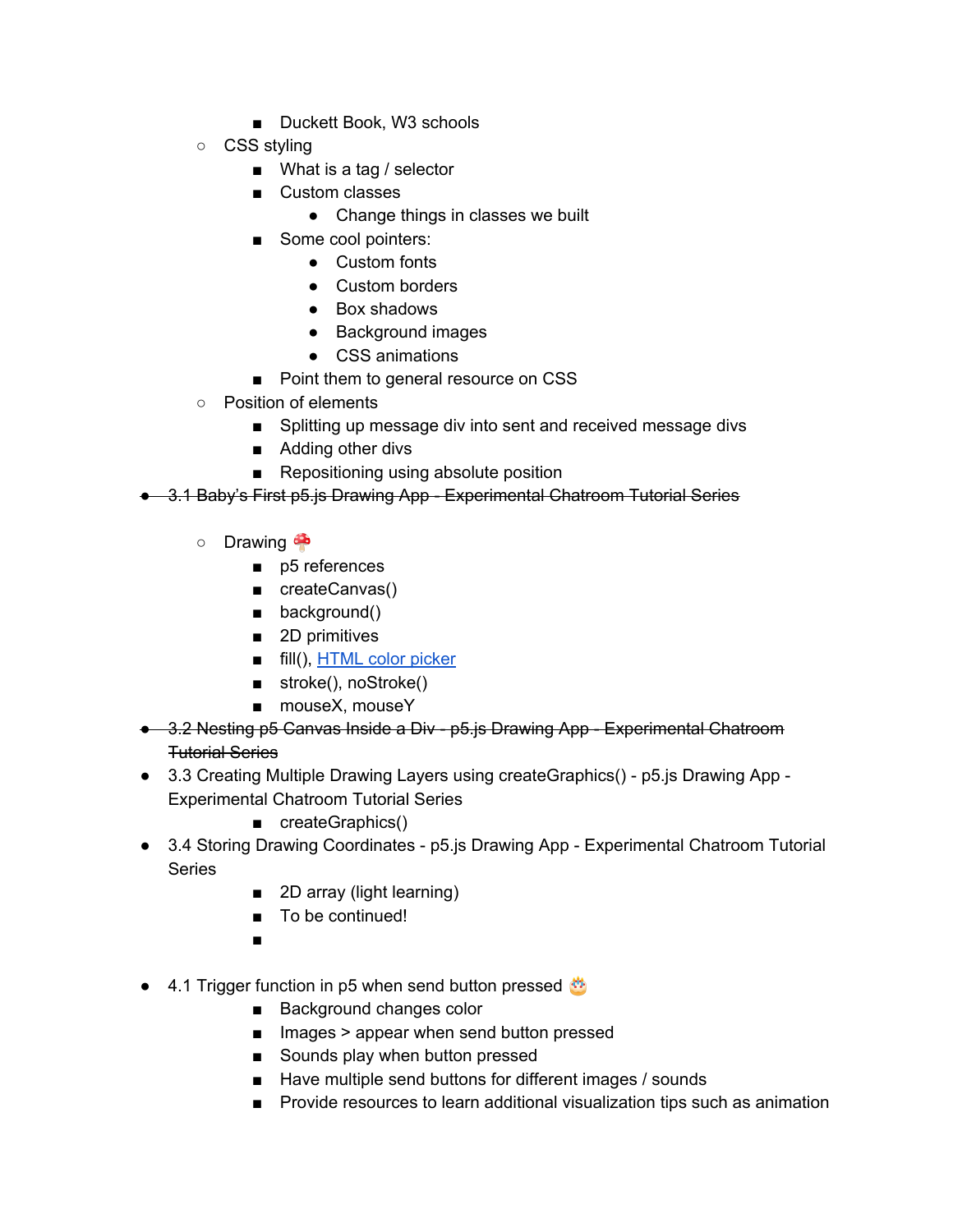### Option 1: STARTING FROM SCRATCH

Learning to build the infrastructure for sending / receiving chat messages between users

### **5A Build the p2p template from scratch (with peer.js, p5.js)**

- An overview of WebRTC
- Getting started with peer.js' [reference](https://peerjs.com/docs.html#api)
- Set up a basic peer.js connection in the p5 editor
- Integrating peer.js with the *Customizing UI template*

#### **5B Build archival template (with nedb, feathersjs, p5.js)**

- Building from scratch
	- Follow along with [feathersjs](https://docs.feathersjs.com/guides/) tutorial
	- Restructure for p5 environment
	- Change syntax for accessibility
		- Change all const to let
		- No arrow functions
	- Integrate with *Customizing UI template*

### Option 2: BUILDING FROM TEMPLATE

Learning chatroom design tricks through examples, starting from templates with integrated p2p or archive code

 $\leftarrow$  > for p2p

- 6A Collaborative drawing
	- Connecting p5 drawing with the peer.js port to send to the other client
		- Cross-reference a video showing how to do the same with archival chat
	- createGraphics() to distinguish and erase different layers of drawings
	- Consentful drawing giving and taking control of the other client's drawing (e.g. brush stroke width, color)
- $\bullet$  Invisible Ink Writing
	- Redirecting texts to show up on p5 canvas
	- p5 text attributes
	- Conditionals create fade in / fade out effect; create edge detection